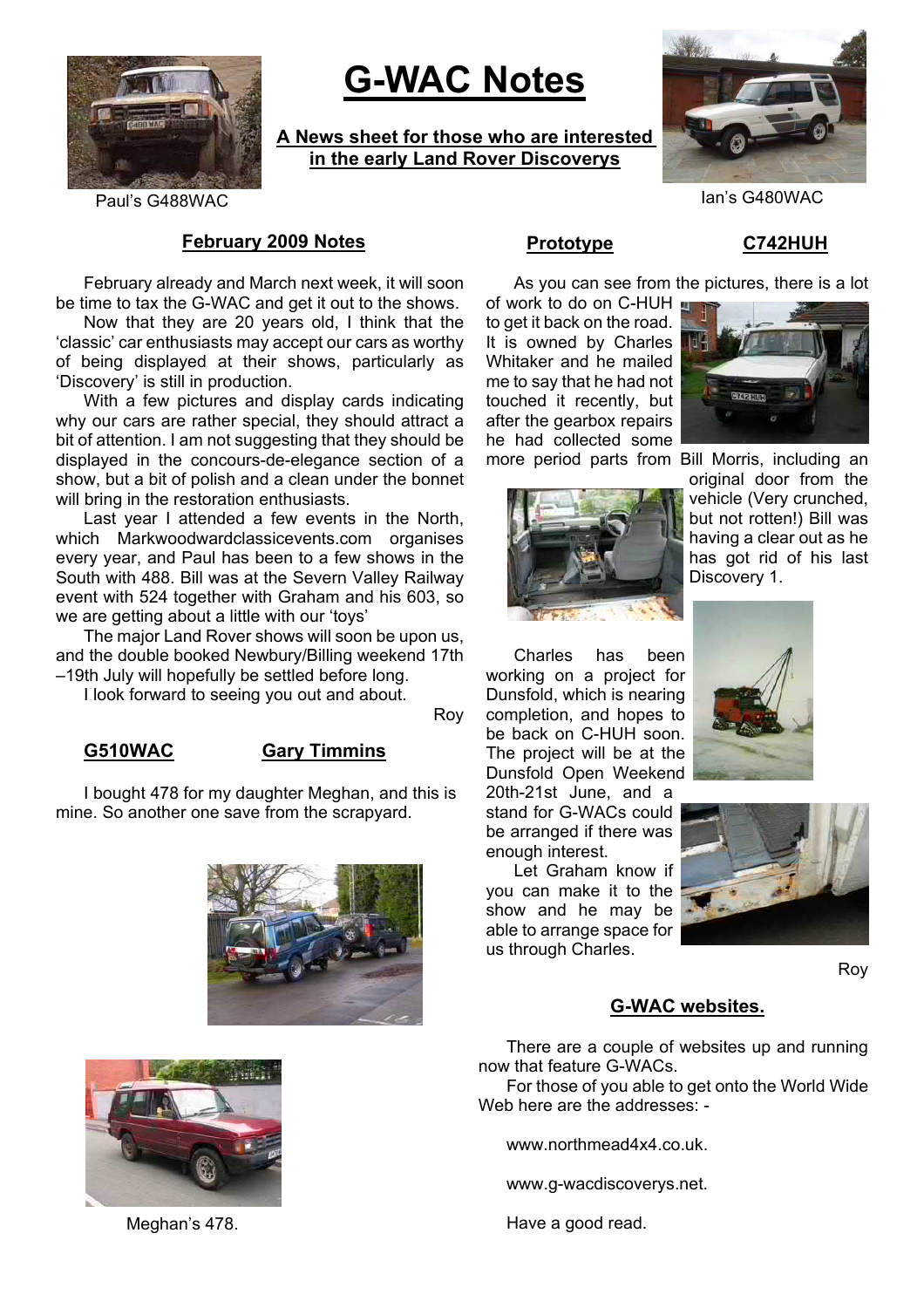I wrote an article for the Camel Trophy Owners Club magazine, Camels Breath, and have followed it up with this one. Perhaps it may be of interest to those of you who have not had much dealing with the CTOC

Following on from my last magazine article, "Vodka and Ice" Camel Trophy 1990, here are a few snippets of information regarding the very early Discovery vehicles used for training and event use

I have been in contact with several of the nice and very helpful people from the Discovery Owners Club, they are keeping a register of the prototypes and very early built Discoverys

Many of the very earliest factory owned Discoverys were UK registered with the Coventry registration, G-WAC. These vehicles were used in the press launch fleet, used for testing and development, at least three on the 1990 Camel Trophy event and approximately eight used at Eastnor Castle for camel trophy training and selections

The late Gwill Berry, Land Rover's Co-ordinations Manager for Camel Trophy events, told me several years ago that they were so short of the newly launched Discovery that a few of the vehicles taken off the production line in standard factory colours were over painted in Sandglow and used on the event and for training.

Gwill also told me of a mad last minute overland dash to Moscow's Red Square with G560 WAC and G561 WAC (both these cars over painted Sandglow and fully kitted out) to promote the event, a few days prior to the start of the 1990 Siberia event

Here is a list of my findings to date

**Reg. No Vin Owner Use Colour Engine** C60 JKG 337614 Dunsfold testing/training white LHD V8 C60.JKG was built in late 1988 and used with a fibreglass shell on top for all sorts of testing inc. wet, dry, hot, cold, submerged in water and more latterly used at Eastnor in Camel training, C prefix used to disguise whilst out on road test

| <b>G463 WAC</b> | 381744 | Ian Rawlings training  |                                | white over painted               |                |
|-----------------|--------|------------------------|--------------------------------|----------------------------------|----------------|
|                 |        |                        |                                | Sandglow.                        | <b>LHD Tdi</b> |
| <b>G475 WAC</b> | 383000 | ?                      | training                       | silver over painted              |                |
|                 |        |                        |                                | Sandglow                         | <b>LHD Tdi</b> |
| <b>G494 WAC</b> | 387686 | ?                      | training                       | mistral over painted             |                |
|                 |        |                        |                                | Sandglow                         | <b>RHD Tdi</b> |
| <b>G525 WAC</b> | 389242 | ?                      | training                       | <b>Marseilles</b>                | LHD Tdi        |
| <b>G532 WAC</b> | 393356 | ?                      | training                       | white over painted               |                |
|                 |        |                        |                                | Sandglow                         | <b>LHD Tdi</b> |
| <b>G560 WAC</b> | 2      | $\overline{?}$         | Event car filmed in red square |                                  |                |
|                 |        |                        |                                | Sandglow                         | <b>LHD Tdi</b> |
| <b>G561 WAC</b> | ?      | $\overline{?}$         | Event car filmed in red square |                                  |                |
|                 |        |                        |                                | Sandglow                         | LHD Tdi        |
| <b>G562 WAC</b> | 415779 | ?                      | training                       | Sandglow                         | <b>LHD Tdi</b> |
| <b>G563 WAC</b> | 412390 | David Spirett training |                                | Sandglow                         | <b>LHD Tdi</b> |
|                 |        |                        |                                | Repainted red and changed to RHD |                |

Many of the G-WAC Discoverys are shown on the Camel videos showing training at Eastnor Castle A few of these early vehicles from the Siberia event went on to do pre scout and support rolls on later Camel events-- easily spotted being three door vehicles

As you can see there are still a few Camel Discoverys from its early years out there to be rediscovered.

The Sandglow painted G-WACs were shipped over to Italy for training and selections of the crews for future events of Camel Trophy, this could be why a few G-WAC vehicles are missing. They may still be in Italy. These vehicles were re registered with Italian number plates

Many thanks to Ian Rawlings and Roy Preston, of the Discovery Owners Club, for their help and information

I would be most interested to see a route book of the 1990 event if anyone can help, in fact route books for all years that I could copy would help the club archives